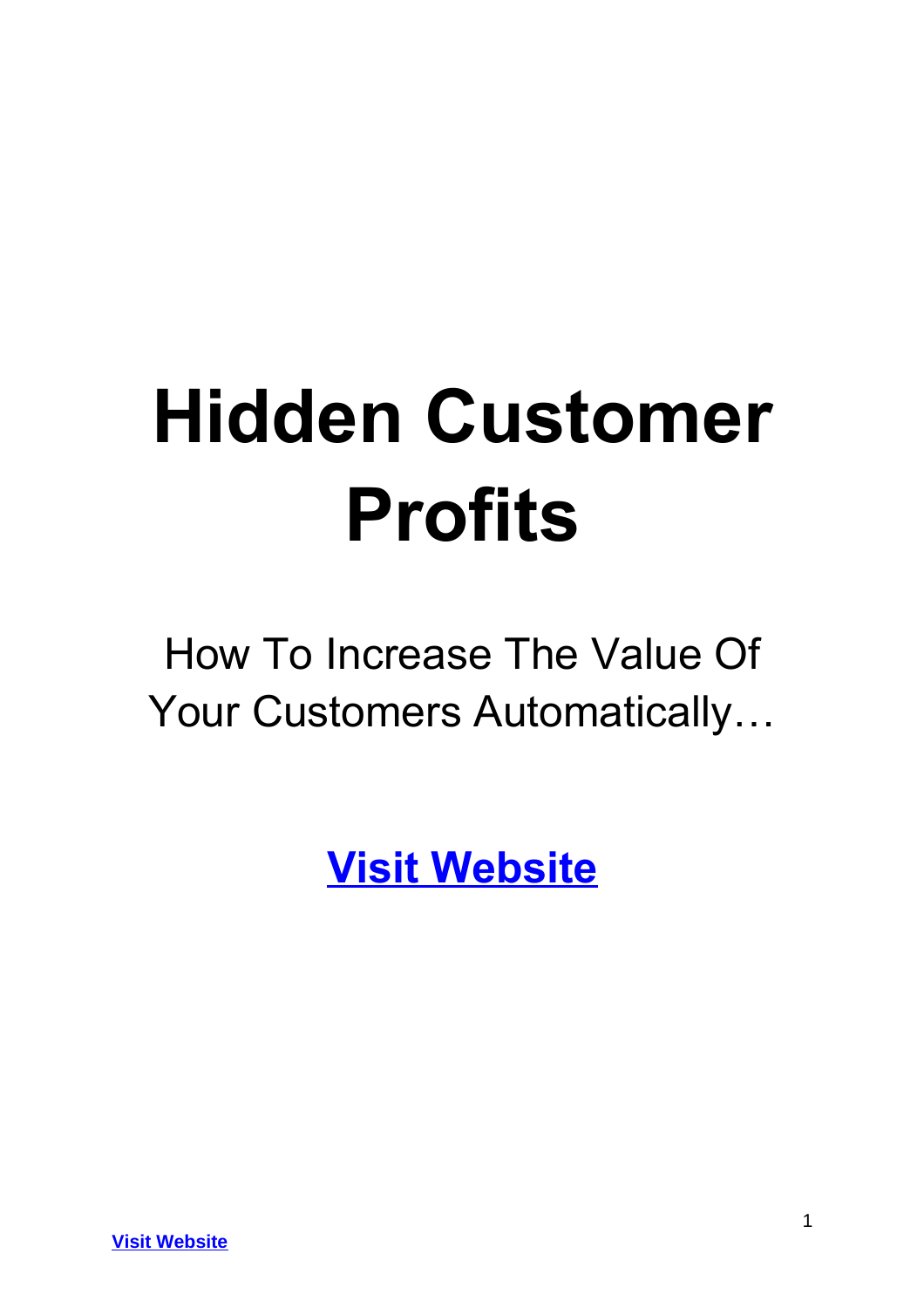#### **Introduction**

If you want to make more money with your business, one good place to start is on your order forms.

Think about it…

You have a prospect with a credit card already in their hand.

They're in a buying mood.

So there's a good chance that if you put a related offer in front of them (the proverbial, "you want fries with that?"), they'll take it. And that means you'll make more money with every customer who walks through your door.

So how do you create a backend or upsell offer that gets your prospects clicking the "Yes" button? Like this…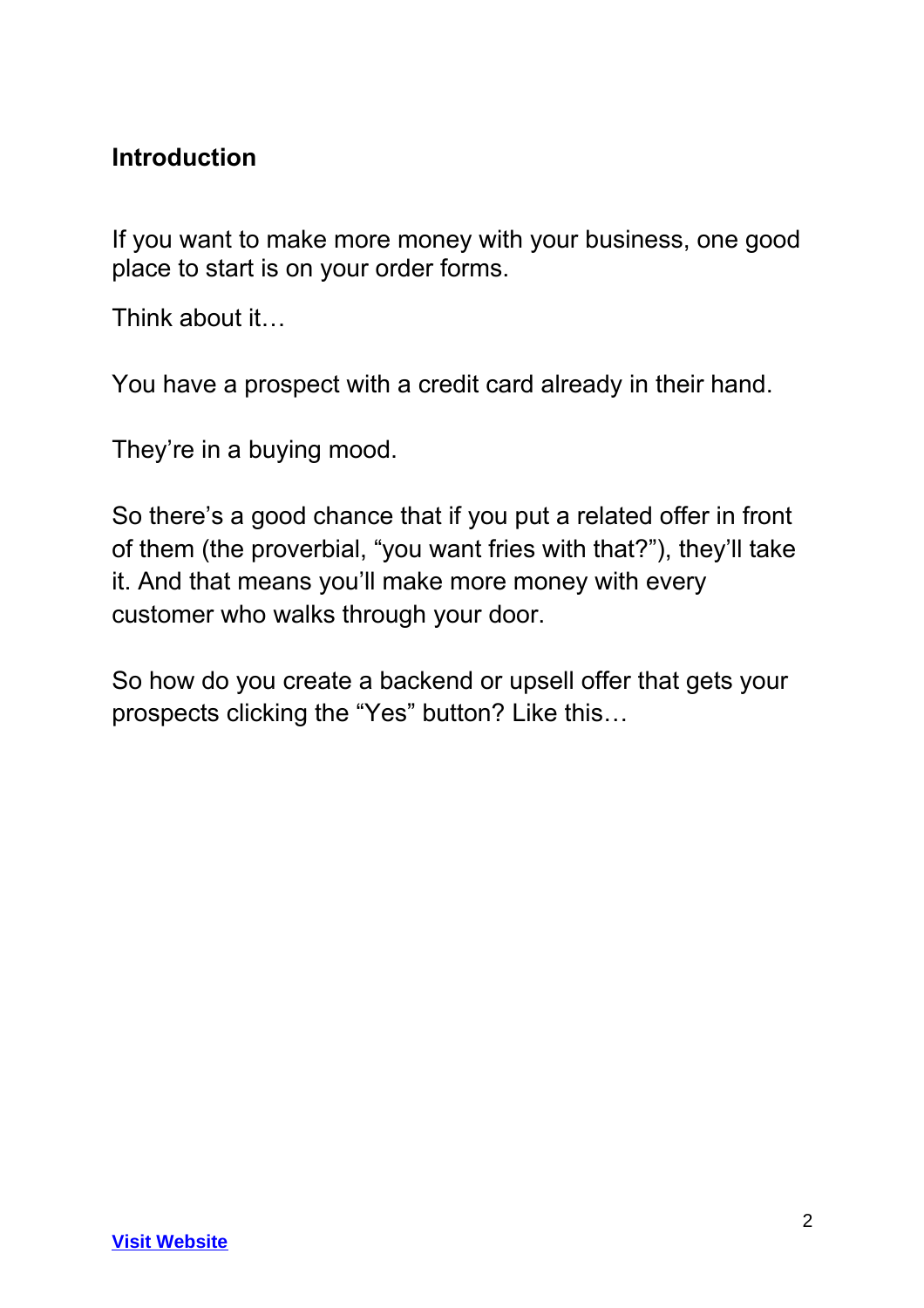#### **1. Make Sure the Upsell Enhances The Main Offer**

The very first thing you need to do is make sure any upsell offer is tightly related to the main offer. In fact, not only should it be tightly related, ideally your upsell should enhance the use or enjoyment of your main offer.

Take the classic example at a fast food restaurant. I guarantee that if you walked into McDonalds and ordered a hamburger, any well-trained clerk would ask if you wanted fries and/or a drink with that. And a lot of people say yes to this offer, because fries and/or a drink enhances the enjoyment of the burger.

Now you can do the same thing, no matter what you're selling. For example:

- *You're selling a meal-planning app. Offer a low-fat cookbook as an order form upsell.*
- *The main offer is a copywriting course. You can offer personal copy critiques on the backend.*
- *Your main product is all about setting up and running a successful blog. You can offer tools on the backend, such as a package of useful WordPress plugins and professional themes.*
- *Your main product is a "how to get out of debt" course. You can offer an upsell that includes items such as a debt-management workbook and personalized debtmanagement counseling.*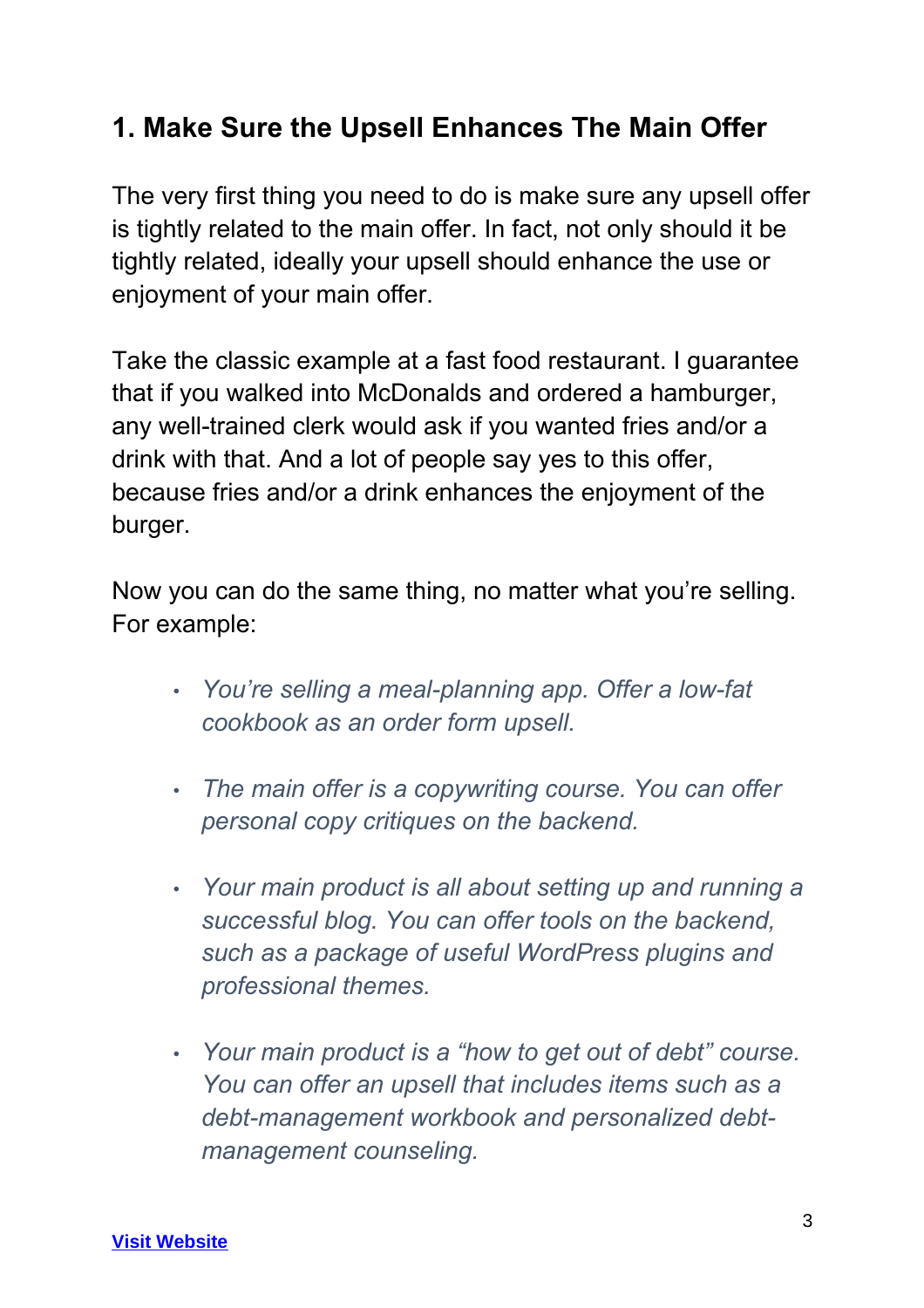• *You main product is a set of kettlebell training videos. You can offer the kettlebells themselves as an upsell.*

In other words, don't just toss any ol' offer in front of your prospects. Be sure your upsell and main offer go together like… well, like hamburgers and fries.

Next up…

## **2. Offer an Irresistible Deal**

Dropping a related offer in front of your prospect is great. But turning that offer into an irresistible deal is even better.

Take the fast food example again. If you order a burger with a small fries and drink, the clerk will ask you if you want to "biggy size" the order for just a small extra charge. The deal is irresistible. You get a LOT more food for just a tiny bit more money.

No matter what you're selling, you can do the same thing. For example:

*"I usually charge \$997 per month for this sort of coaching. But as a valued member of my new copywriting club, you'll get a special price of just \$497 per month for this same high-quality coaching…"*

Next…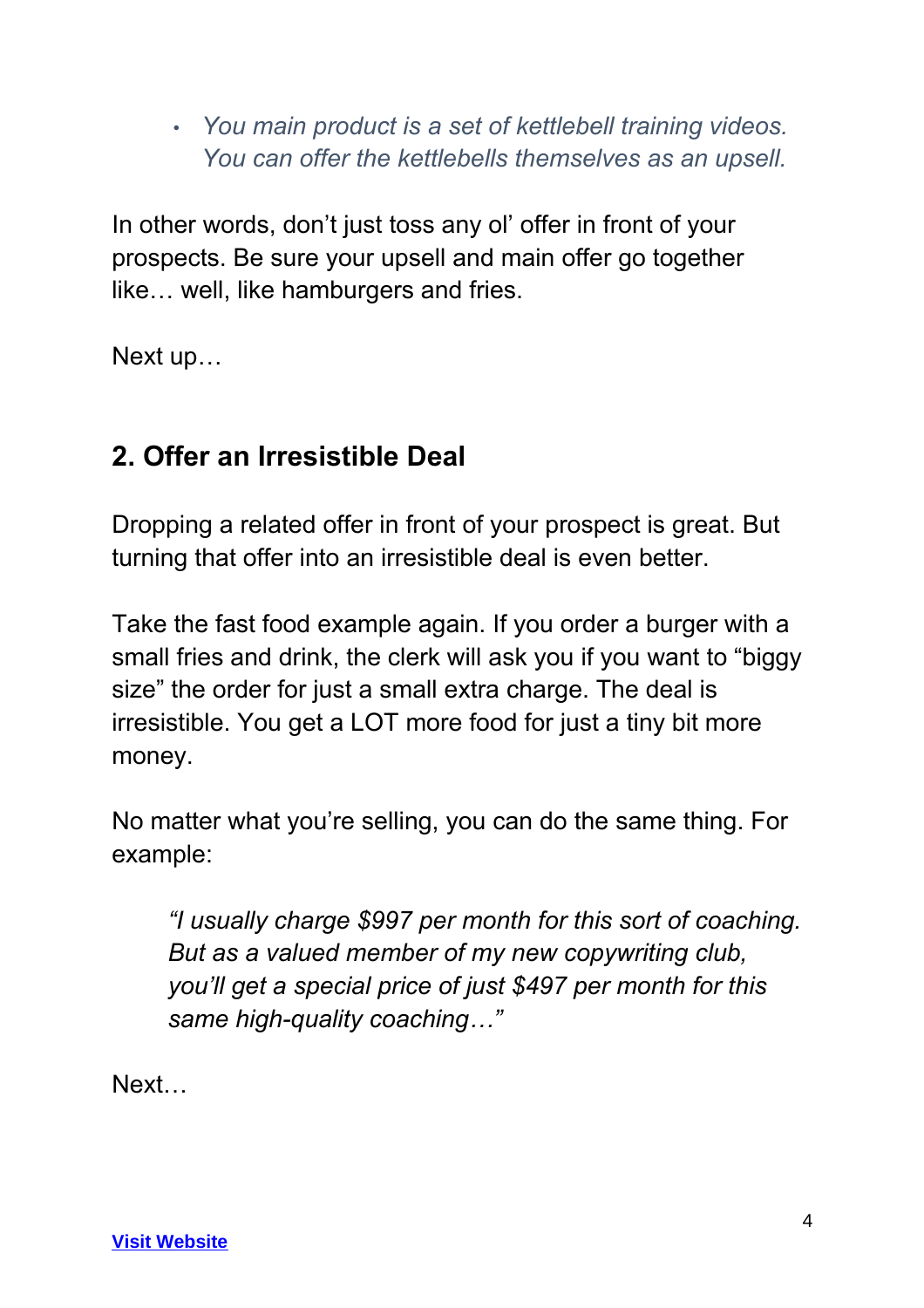#### **3. Use Short-Form Copy**

You've got an eager prospect sitting in front of your order form with their credit card in hand. Now is not the time to put another long sales letter in front of them.

They're eager to buy.

Putting another wall of text in front of them might just have them hitting the back button and abandoning the order form!

You see, you've already done the hard work of getting them into the necessary emotional state needed to make a purchase. You've already built your credibility. You've already established trust. You don't need to do these things again.

So what you need to do now is simply focus on the benefits of the upsell offer. In fact, your upsell may be nothing more than a benefit-driven headline, a list of benefits, and a call to action.

*TIP: As always, test to find out for sure what your audience responds to the best. Test different headlines. Test your bulleted list of benefits. You might even test short-form copy against a short sales video.*

Next…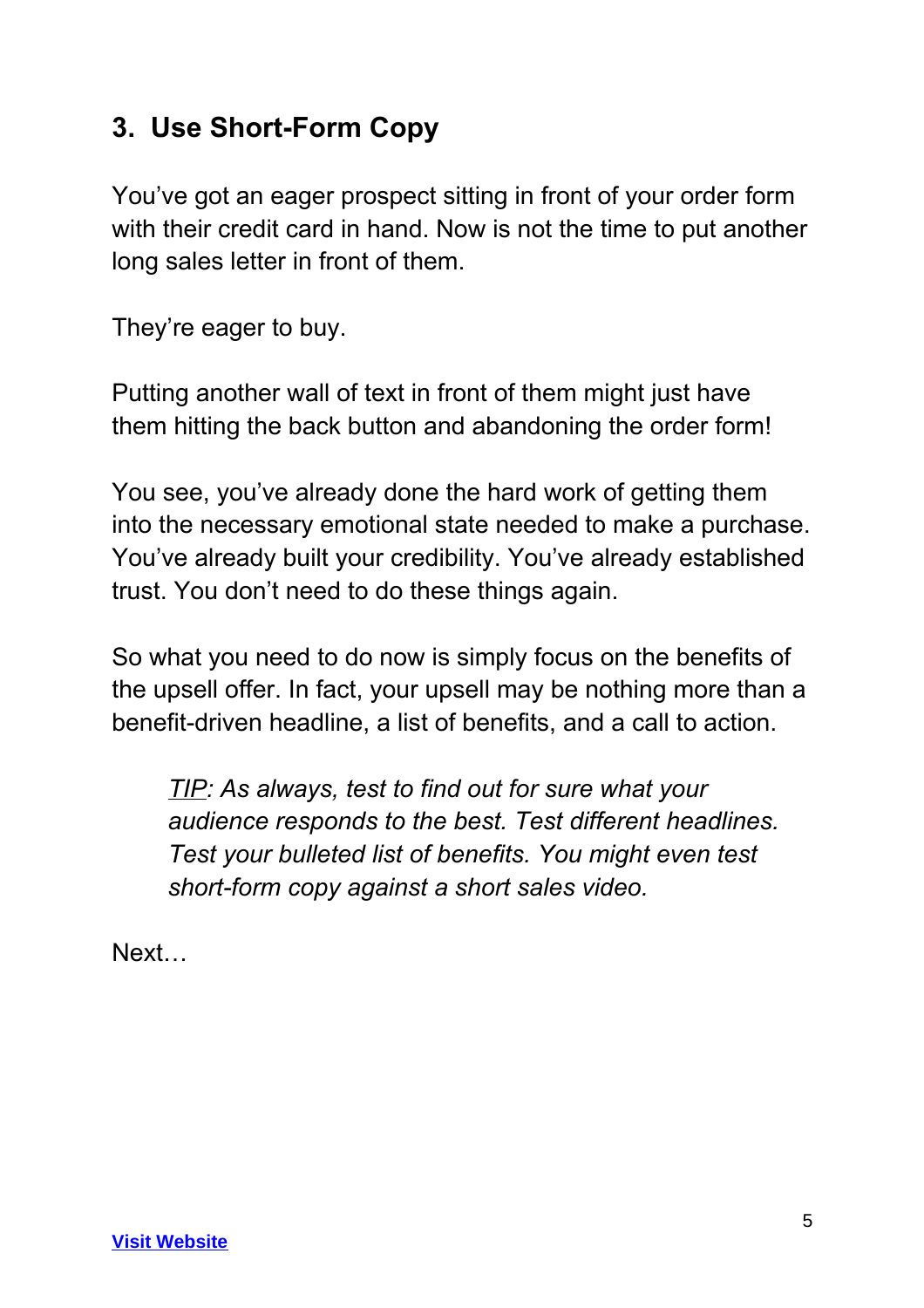#### **4. Frame The Price**

The next thing for you to remember is that you've already sold your prospect on purchasing the main offer.

They've already agreed to whatever price you're charging.

So when you extend the upsell offer, you'll want to frame the price so that it focuses on the upsell only.

Let me give you an example…

Let's suppose you're selling a home study course for \$99, with an upsell offer for \$25 for an app:

*When it comes time to ask for the order, do NOT do this: "Would you like to add this offer to your order for a total of \$125 for the course and app?"*

*Suddenly that sounds like a lot. The prospect is going to start second-guessing their purchase. And you could lose the entire sale.*

*Instead, focus on the upsell price only: "Would you like to add this app to your order for just \$24 more?"* 

*Ahhhh… that's better. That sounds doable. And since the prospect is already planning on spending \$99, that extra \$24 doesn't sound like any big deal.*

It's all in how you frame it.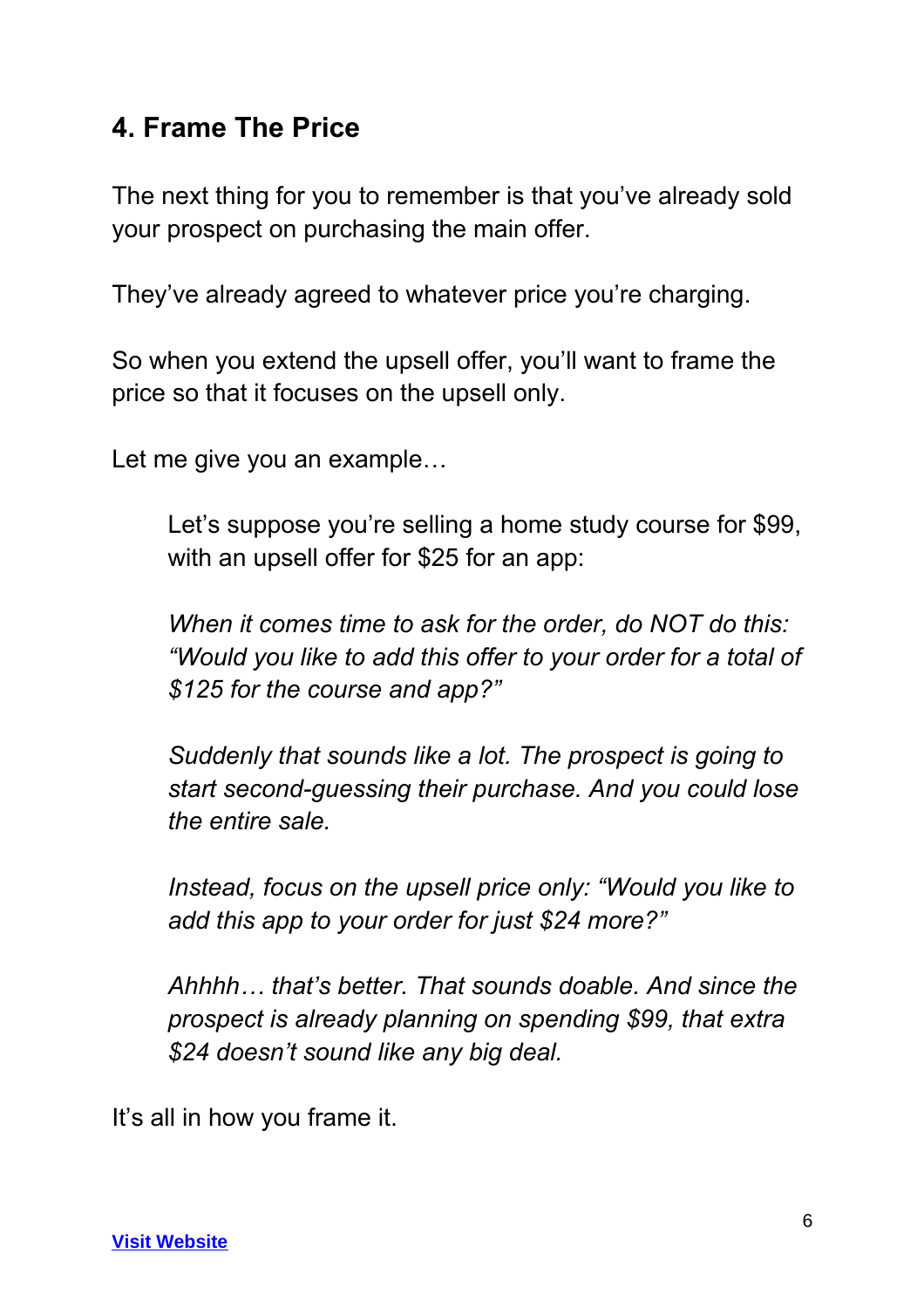#### **5. Create a Sense Of Urgency**

Nothing gets people clicking the order button like a real sense of urgency. And one great way to create this sense of urgency is by making your upsell offer scarce.

For example, you might create a one-time offer. This is an offer that's only available right now. If the prospect doesn't grab it, they won't be able to get it later. Or if the product is available elsewhere, the prospect will need to pay full price.

*A good example of this is when you go shopping on a site like Omaha Steaks. If you spend a certain amount, such as \$50, you'll get a list of "add on specials." These are tremendous deals that you can ONLY take advantage of while you're on the order form. You can still buy the steaks themselves later, but you'll pay through the nose to do it.* 

That creates scarcity and a sense of urgency that gets people agreeing to order your upsell.

For example:

*"Special one-time offer: add this meal-planning app to your order right now, and you'll get it for 50% off the regular price! If you leave this page, this offer disappears for good… so click here now to grab your discount before it's gone!"*

Next…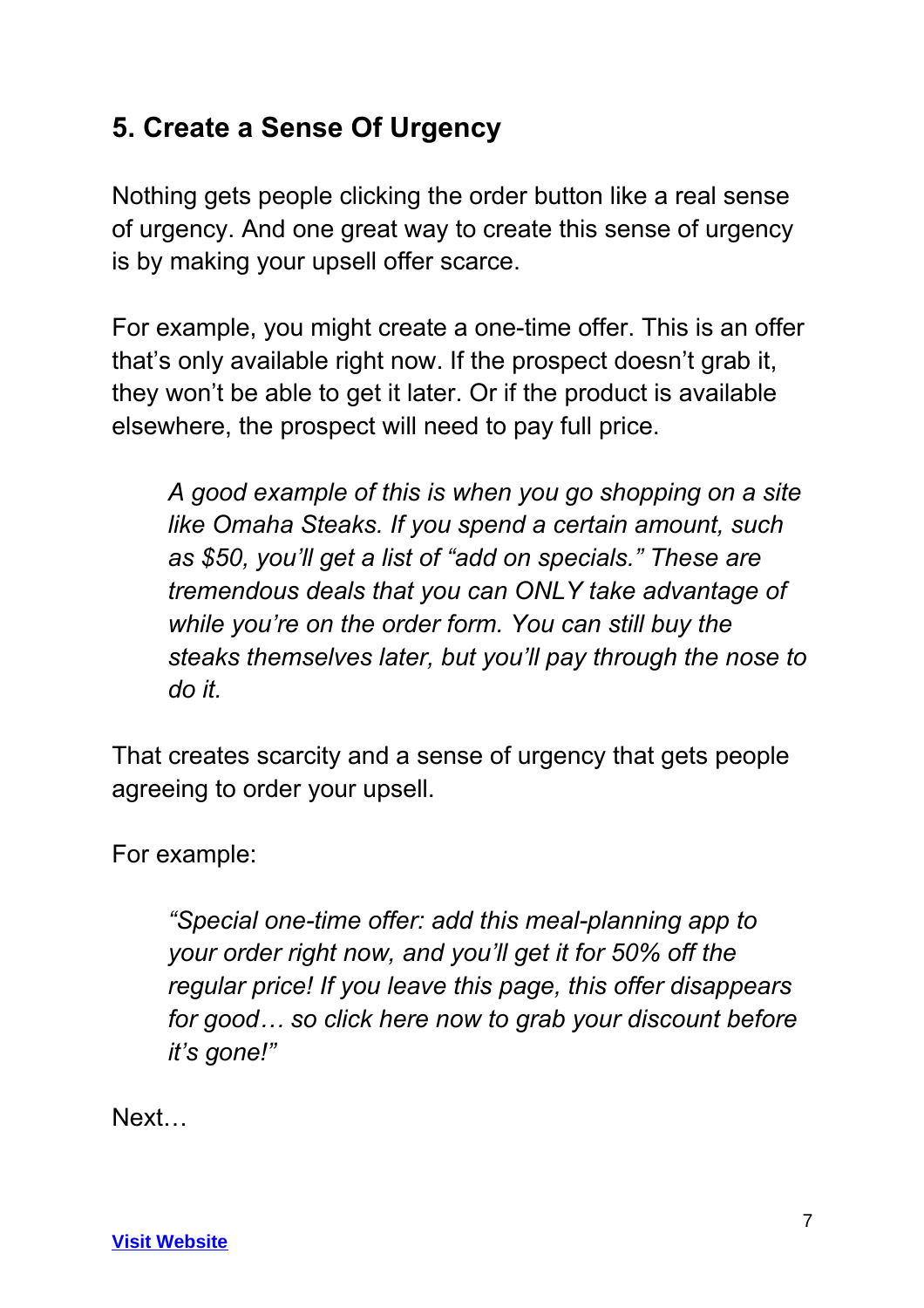### **6. Use a Strong Call To Action**

The good copywriting rules apply to your upsell just as they do to your main offer. And that means you can't just drop the order link in front of your prospects and expect them to click it. Instead, you need to provide a strong call to action.

This means you tell prospects what to do next, and give them a good reason to do it.

For example:

*Click here to add this app to your order – and remember, this special offer disappears when you leave this page, so order now!*

Generally, your upsell page is going to have two options. One option is "Yes, add this to my order." The other option is, "No thank you, I don't want this."

Those should be the only two options on the page. Prospects will either add to their order and continue making the purchase, or they'll skip your offer and just stick with their original order.

Now here's a little trick you might consider testing and using…

Phrase your "yes" and "no" options in a way that helps persuade people to click the "yes" options.

For example, let's suppose you're selling some sort of weightloss information. Your option buttons might look like this: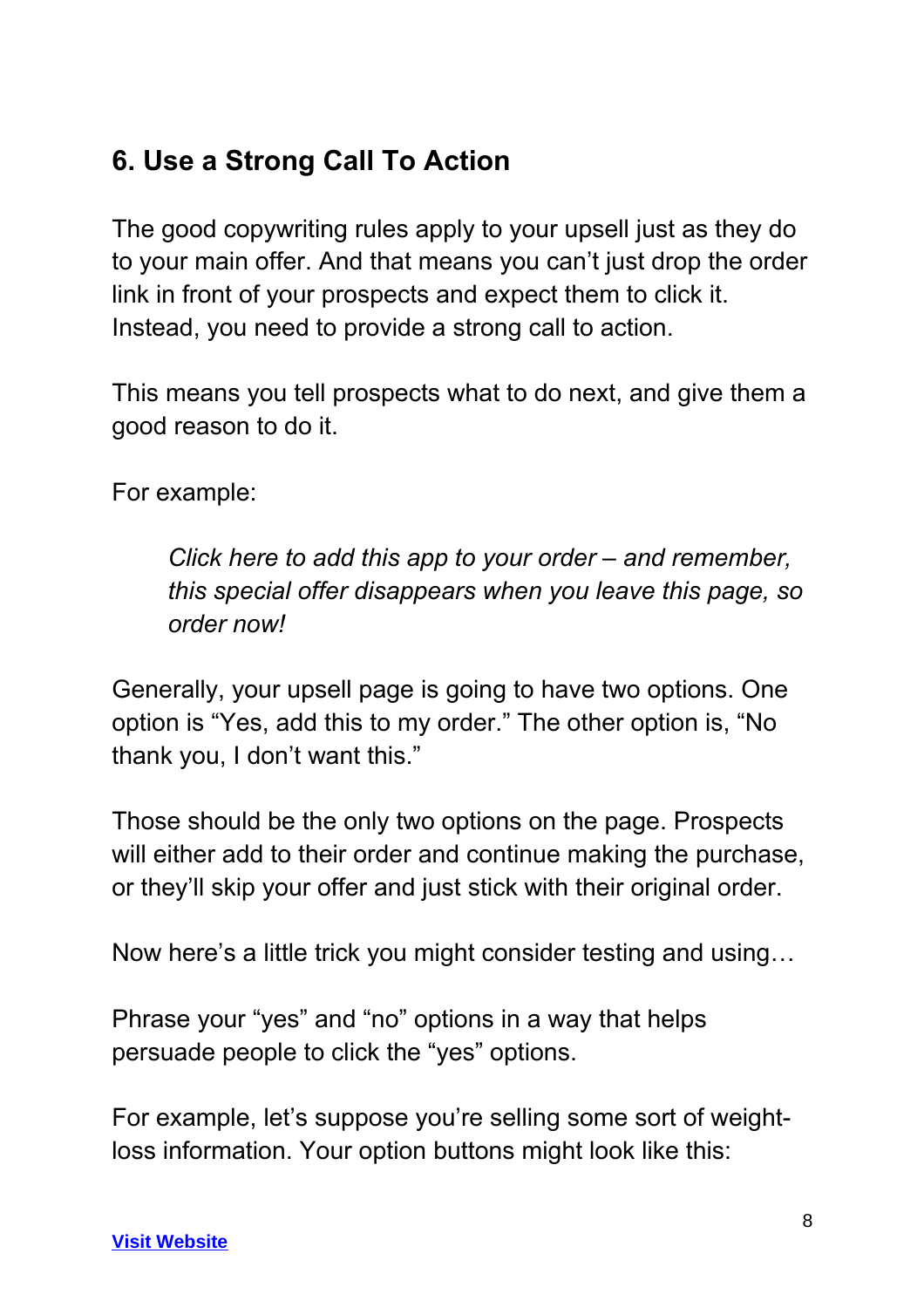*"Yes, I want to get ready for the beach!"*

*"No, I don't want to get rid of my love handles.*"

See how that works?

The "yes" option is positive and provides a benefit.

The "no" option forces the prospect to agree with something that they probably don't really agree with. That's going to make them stop and reconsider your offer.

Here's another example:

*"Yes, I want to save money on heating and cooling bills!"*

*"No, I don't want to save money."*

Another:

*"Yes, I want to boost my conversion rates and make more money!"*

*"No, I don't want to make more money."*

One more…

*"Yes, I want to run a new marathon PR!"* 

*"No, I don't mind running as slow as a turtle. ! "*

And finally…

**[Visit Website](http://replug.link/f7ab3460/)**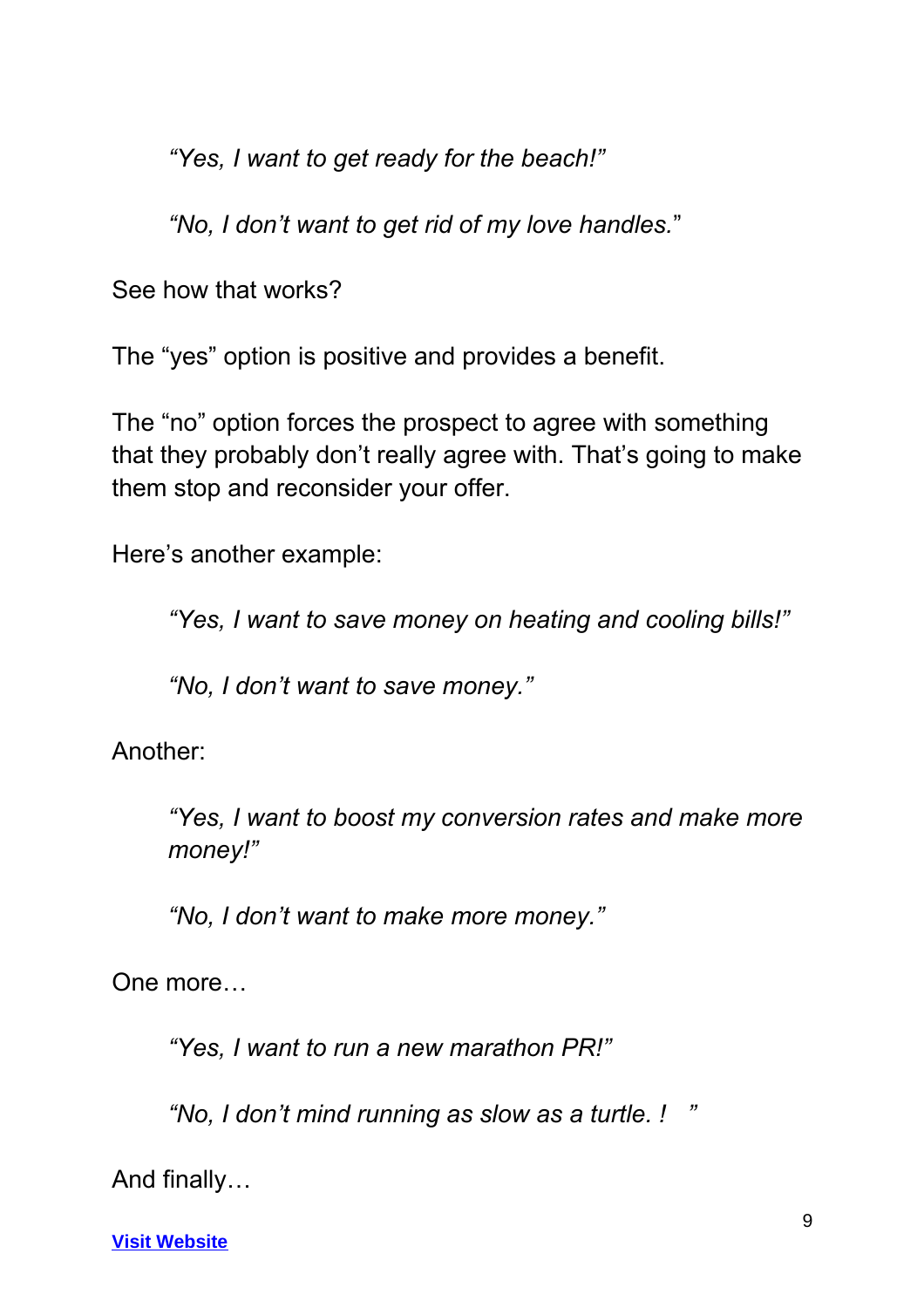#### **7. Make It Easy**

If you followed all the tips above, then you have a prospect who's as ready as she'll ever be to place her order.

At this point, your goal is to make it as easy as possible for her to place that order and grab the upsell.

Don't make your prospects jump through hoops. Don't slip unnecessary steps between them and their order. Don't put obstacles in the way. Because if you do any of this, the prospect is likely to lose their enthusiasm and abandon their shopping cart.

Here are the dos and don'ts to follow:

- *Do make it one-click easy*. If you're presenting an upsell right after the customer has already filled in the order form, then make it as easy to buy the upsell as clicking a button. In other words, do NOT make your prospect fill out the order form or their credit card all over again.
- *Don't make them go through a gauntlet of upsells*. Sometimes marketers throw three, four, five or more upsells in front of the prospect. They can't get to the order form without accepting or declining these offers. Or, worse yet, they can't get to their purchase without seeing all these offers.

Don't do that to your customer! Seriously. Instead, put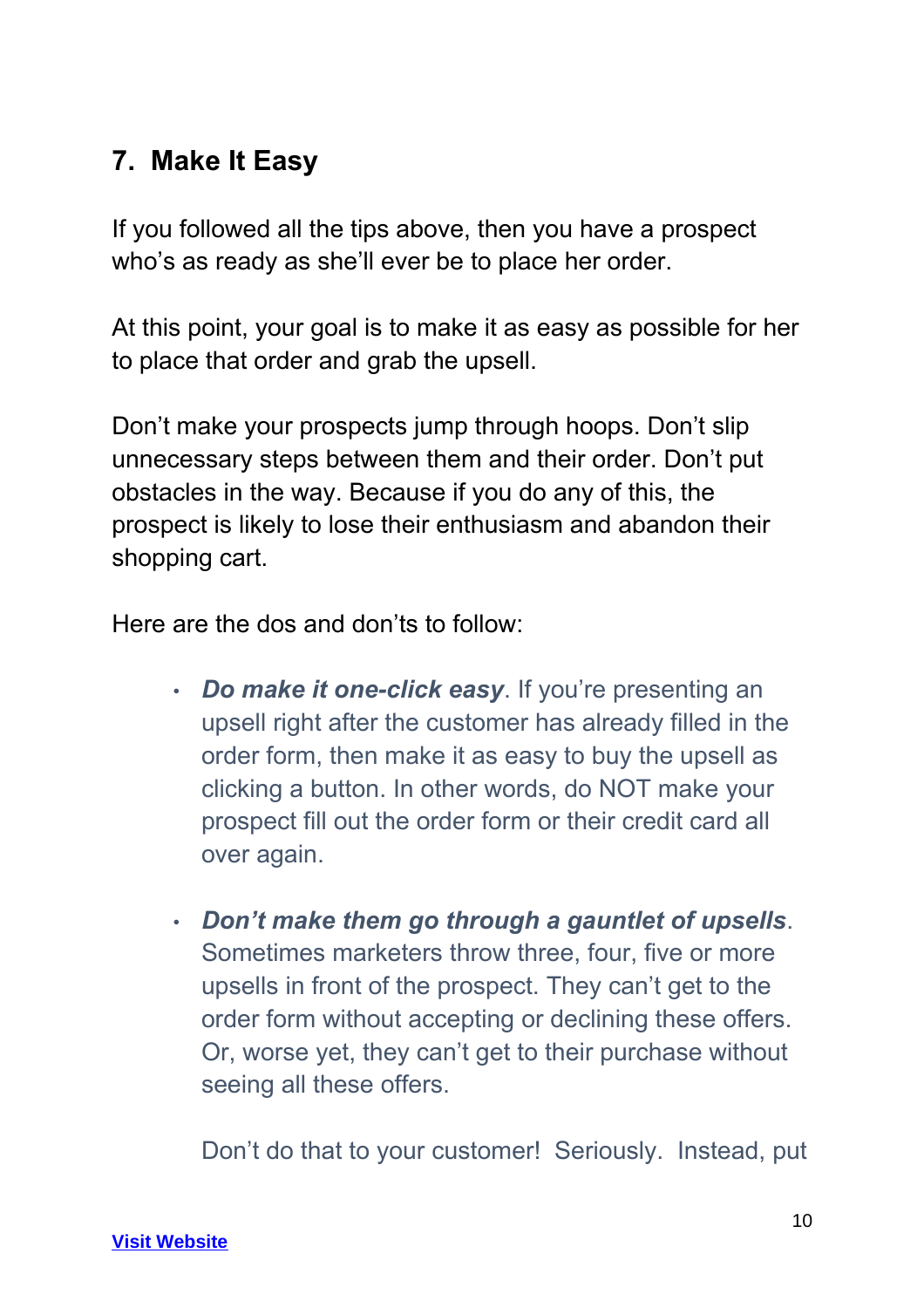one or at most two well-placed offers in front of them. But if they decline, send them straight to the order form. Don't make them go through a gauntlet of offers, which will make them feel like carnival workers are barking at them.

• *Don't make them "register" before ordering*. If you need your customers to create an account, then have this account co-created during the purchasing process. Even if the amount of "work" for the customer is the same, framing is the key here. If a customer is suddenly forced to "*create an account*" before they can place an order, they may just dump their cart.

Now let's wrap things up…

#### **Conclusion**

You've heard the saying, "*strike while the iron is hot*."

When it comes to sales, the iron is about as hot as can be when you have a prospect filling out an order form. That's why it's a great time to "strike" by offering an upsell offer they can't refuse. So boost your sales by inserting upsells on your order forms today – and boost your conversions using the seven surefire tips you just discovered!

Want to know more ideas and secret strategies to make money online?